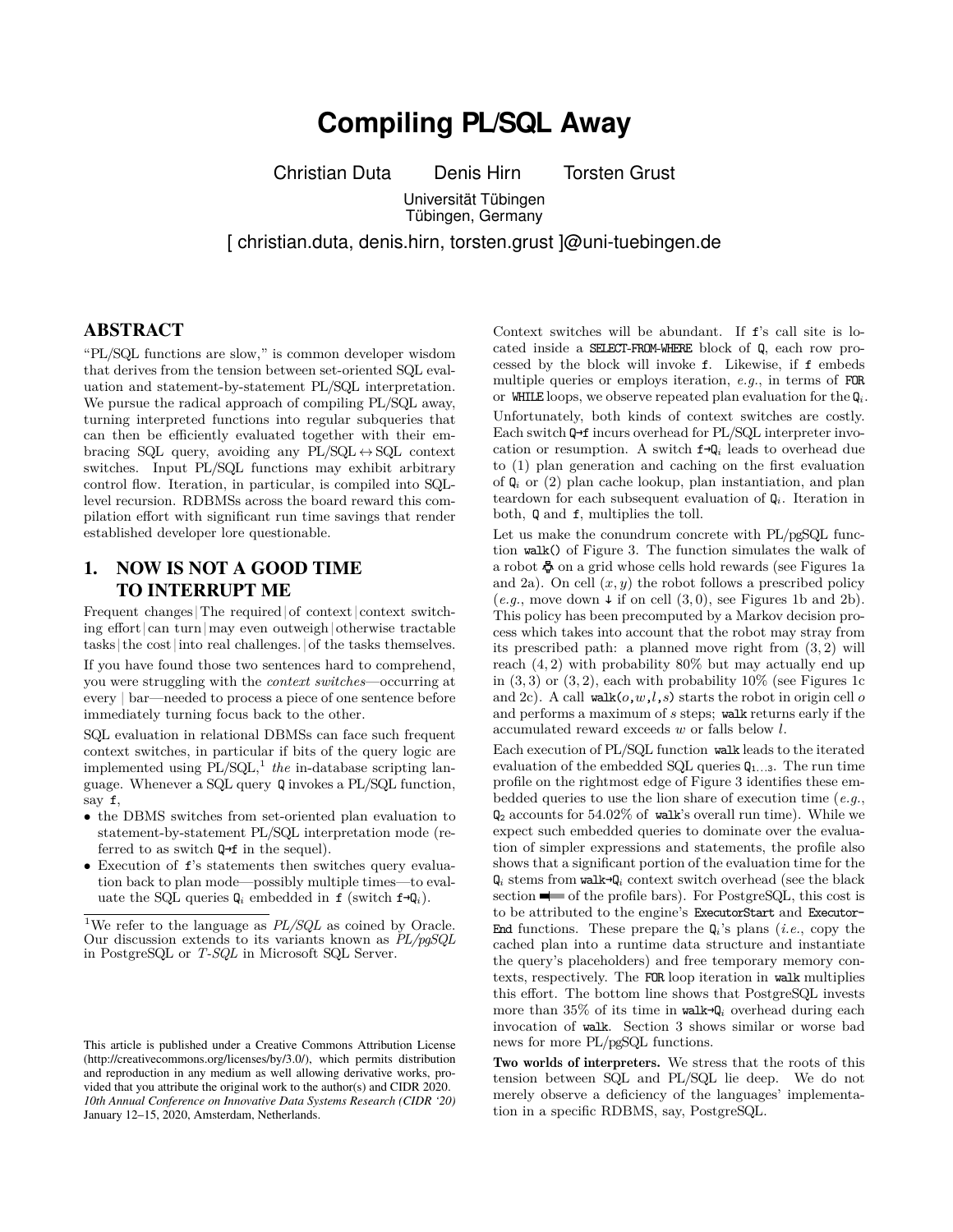

Figure 1: Controlling an unreliable robot to collect rewards.



Figure 2: A tabular encoding of the robot control scenario.

Once a (pure) SQL query has been translated into an internal tree of algebraic operators, its evalution is driven by a very specifically tuned plan interpreter: (1) a limited set of operators of known interface and behavior are orchestrated such that operator fusion or transitions between row-by-row and batched evaluation are feasible. Further, (2) the interpreter realizes a rigid evaluation discipline—in Volcano-style, for example—following predetermined paths of control. The deliberate control flow inside an PL/SQL function calls for a different imperative-style of interpreter whose progress is determined by the then current state of updateable variables. The function body is assembled from arbitrary blocks of statements whose behavior (*"will it loop, will it exit early?"*) is not known a priori.

A merger of the SQL and PL/SQL interpreters thus appears to be elusive. We regard the friction between both and the resulting context switch costs to be fundamental. (The situation may be different in DBMSs that *compile* SQL and PL/SQL into a common intermediate form that is then evaluated by a single interpreter or even the CPU if the IR is native to the host machine. The present work is concerned with *interpreted* query evaluation.)

Froid. PL/SQL has long been identified as a culprit for disappointing database application performance and it is common developer wisdom to "avoid PL/SQL functions altogether if possible" [11]. The situation is dire and has led to recent drastic efforts—coined *Froid* [11]—by the Microsoft SQL Server team: if function f is simple enough, compile its statements into a regular SQL subquery  $Q_f$  that can be inlined into the containing SQL query  $Q$ . Queries  $Q$  and  $Q_f$  may then be planned once and executed together in set-oriented fashion, avoiding any Q→f or f→Q*<sup>i</sup>* overheads. SQL Server with *Froid* indeed enjoys noticeable performance improvements and has been recognized as a major step forward by both, the developer as well as the database research communities [9].

In a nutshell, *Froid* transforms sequences of PL/SQL assignment statements into subqueries that are chained together

with SQL Server's **OUTER APPLY**  $[6, 11]$ . The technique is elegant and simple but comes with severe restrictions: foremost, the just mentioned chaining will only work for functions f that exhibit loop-less control flow. This rules out PL/SQL functions like walk that build on WHILE or FOR iteration, arguably core constructs in any imperative programming language.

Compile PL/SQL away. We, too, subscribe to the drastic approach of *Froid*. However, we also believe that efforts that aim to host complex computation inside the DBMS and thus close to the data, need to support expressive programming language dialects. Control flow restrictions will be an immediate show stopper for the majority of interesting computational workloads. The present research thus sets out

- 1. to completely compile PL/SQL functions f away, transforming them into regular SQL queries  $Q_f$ . The PL/SQL functions may feature iteration—in fact any control flow is acceptable. If  $f$  indeed contained iteration,  $Q_f$  will employ a recursive common table expression (CTE, WITH RE-CURSIVE) to express this in pure SQL. No changes to the underlying DBMS are required (although modest local changes can provide another boost, see Section 3).
- 2. We study and quantify the run time impact of this compilation approach and the benefit of getting rid of Q→f and f→Q*<sup>i</sup>* context switches, in particular.
- 3. As a by-product, the approach enables in-database programming support for DBMSs like SQLite3 that previously lacked any PL/SQL support at all.

Section 2, the core of this paper, elaborates on the compilation technique that turns iterative PL/SQL into recursive SQL. We hope to show that the transformation is systematic and practical. Along the way, we point out several opportunities to make the approach even more efficient. Section 3 reports on experimental observations we made once we compiled PL/SQL away.

## 2. COMPILING PL/SQL AWAY

The following structures the compilation into a series of transformation steps. We will use the PL/SQL function walk of Figure 3 as a running example and show interim results after each step. These intermediate forms of walk reveal further optimizations and simplifications we could apply underway. The four forms are (also see Figure 4):

- SSA Turn PL/SQL function f into *static single assignment* (SSA) form. This maps the diversity of PL/SQL control flow constructs to the single **GOTO** primitive.
- ANF From the SSA form derive a functional *administrative normal form* (ANF) for f which expresses iteration in terms of (mutually tail-)recursive functions.
- UDF Flatten mutual recursion and map the ANF functions into one tail-recursive SQL user-defined function.
- SQL Identify recursive calls and base cases in the body of this UDF and embed the body into a template query based on WITH RECURSIVE. This yields the SQL query  $Q_f$ we are after.

Query  $\mathbb{Q}_f$  may then be inlined into  $\mathbb{Q}$  at the call sites of the original function f.

## SSA Explicit Data Flow and Simple GOTO-Based Control Flow

Lowering the PL/SQL input into its *static single assignment* (SSA) form [1] preserves the function body's impera-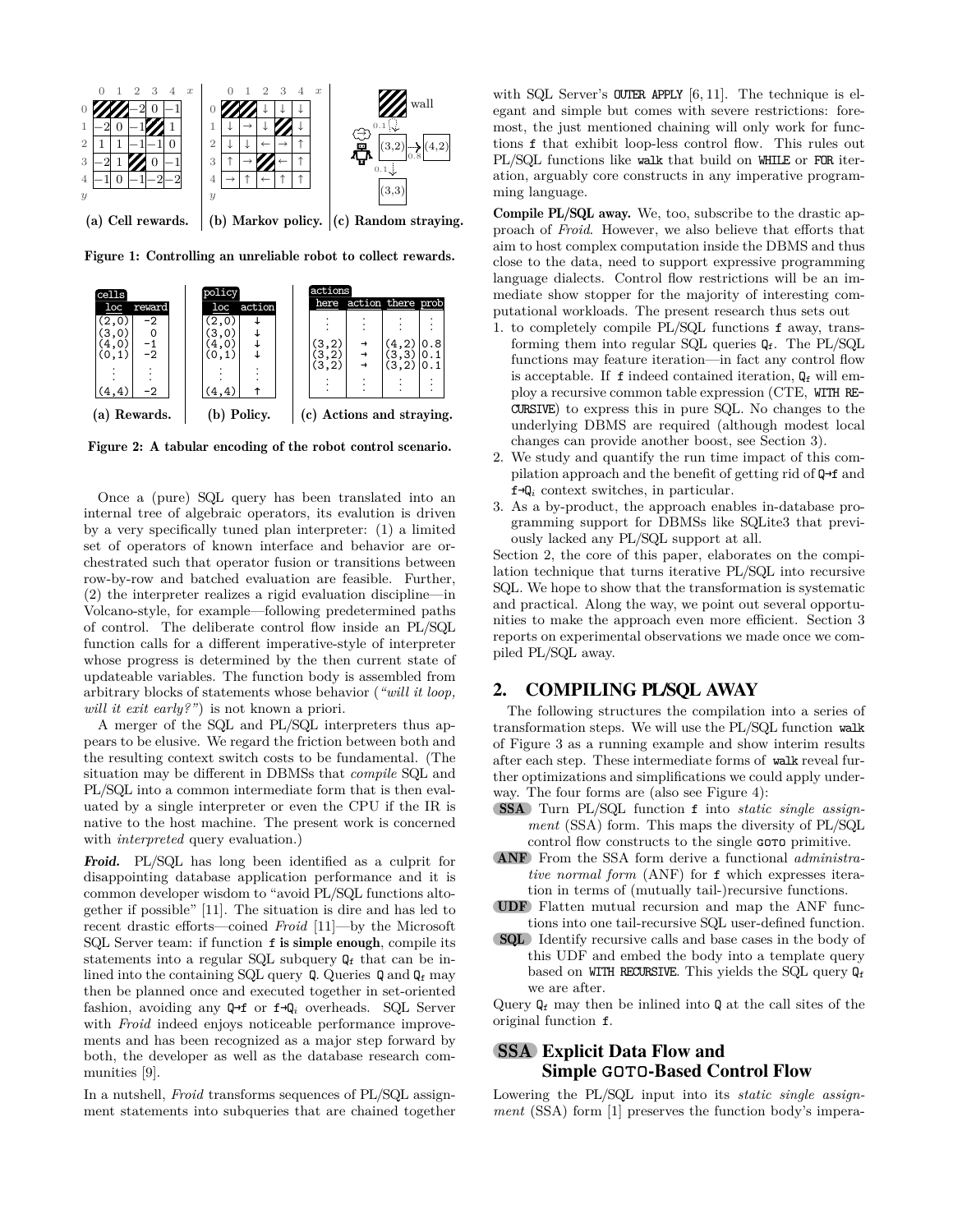

Figure 3: Original PL/pgSQL function walk. Black sections of the profile bars quantify f→Q*<sup>i</sup>* context switch overhead.

tive style but introduces the invariant that any variable is now assigned exactly once (see Figure 5). Variable reassignment in the original function leads to the introduction of a new variable version  $(e.g., step_2 \text{ in Line 15})$  in SSA form. *φ* functions model that an assignment might be reached via different control flow paths. The SSA invariant facilitates a wide range of code simplifications, among these the tracking of redundant code, constant propagation, or strength reduction. Others have studied these in depth [5]. Let us note that PL/SQL code is subject to the same optimizations as any imperative programming language.

Statements in SSA programs are deliberatly simple, featuring assignments, conditionals, GOTOS, and RETURN only. In the PL/SQL case, expressions in these SSA programs are regular SQL expressions. The SSA program contains the original walk's embedded queries  $Q_{1...3}$ , with their query parameters instantiated by the appropriate SSA variables (see  $Q_1$ [location<sub>1</sub>] in Line 11, for example).

Importantly, the zoo of PL/SQL control flow constructs—



Figure 4: Intermediate forms on the way from f to  $Q_f$ .

```
1 FUNCTION walk(origin, win, loose, steps)
  2 {
 3 LO: GOTO L1;<br>4 L1: reward_1\leftarrow \phi(\text{LO}: 0, \text{L2: reward}_2);5 location<sub>1</sub> ← \phi(L0: origin, L2: location<sub>2</sub>);<br>6 movement<sub>1</sub> ← \phi(L0: '', L2: movement<sub>2</sub>):
  6 movement<sub>1</sub> ← \phi(L0: '', L2: movement<sub>2</sub>);<br>
5 step<sub>1</sub> ← \phi(L0: 0, L2: step<sub>2</sub>);
                                        \leftarrow \phi(L0: 0, L2: step<sub>2</sub>);
  8 IF step_1 \leq steps THEN<br>9 GOTO L29 GOTO L2<br>10 ELSE RETUR
                   ELSE RETURN 0;
11 L2: movement<sub>2</sub> ← (Q_1[location_1]);<br>
12 roll ← random();
12 roll ← random();<br>13 location<sub>2</sub> ← (Q<sub>2</sub>)
13 \text{location}_2 \leftarrow (Q_2[\text{location}_1, \text{move} + \text{normal}_2, \text{roll}]);<br>14 \text{reward}_2 \leftarrow (Q_3[\text{location}_2]);14 reward<sub>2</sub> ← (Q_3[location_2]);<br>15 step<sub>2</sub> ← step<sub>1</sub> + 1;
                   step_2 ← step_1 + 1;
16 IF reward<sub>2</sub> >= win OR reward<sub>2</sub> \le loose THEN<br>17 RETURN step<sub>1</sub> * sign(reward<sub>2</sub>);
17 RETURN step<sub>1</sub> * sign(reward<sub>2</sub>);<br>18 GOTO L1;
                   GOTO L1;
19 }
```
#### Figure 5: Iterative SSA form of PL/SQL function walk.

including LOOP, EXIT (to label), CONTINUE (at label), FOREACH, FOR, WHILE— are now exclusively expressed in terms of GOTO and jump labels L*x*. While verbose (the original FOR loop is now implemented by the conditional  $\cos$  in Lines 8 to 10, the assignment of Line 15, and the **GOTO L1** of Line 18, for example), this homogeneity aids subsequent steps that trade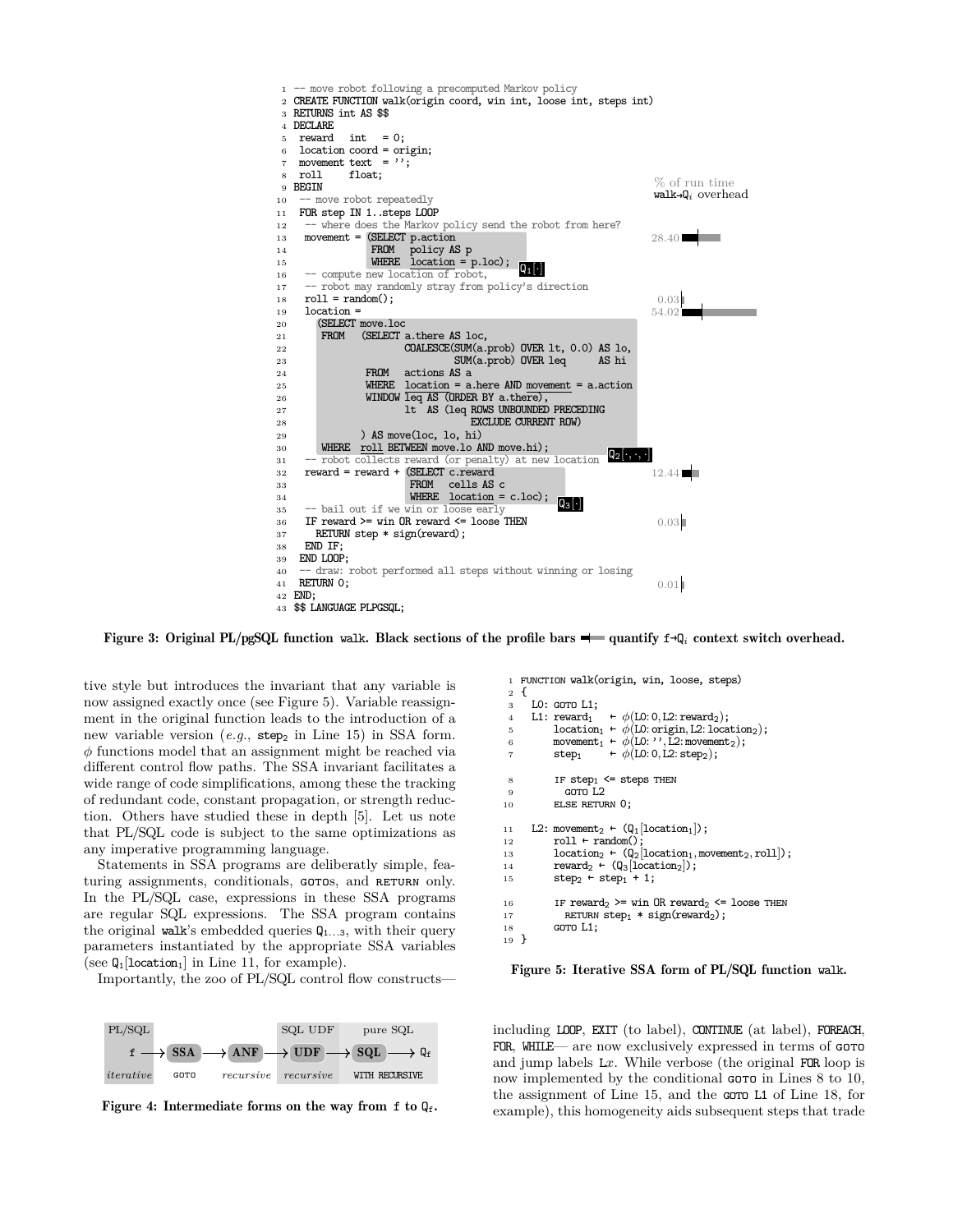```
1 FUNCTION walk(origin, win, loose, steps) =
 2 LETREC L1(reward<sub>1</sub>, location<sub>1</sub>, movement<sub>1</sub>, step<sub>1</sub>) = <br>
\angleLETREC L2(reward<sub>1</sub>, location<sub>1</sub>, movement<sub>1</sub>, step<sub>1</sub>)
 3 LETREC L2(reward<sub>1</sub>, location<sub>1</sub>, movement<sub>1</sub>, step<sub>1</sub>) =<br>
LET movement<sub>2</sub> = (0_1[location<sub>1</sub>])
 4 LET movement<sub>2</sub> = (Q_1[\text{location}_1])<br>5 IN
                5 in
 6 \quad | LET roll = random()
 7 | | IN
 8 let location<sub>2</sub> = (Q_2[location_1, movement_2, roll])<br>
\qquad \qquad \text{IN}IN
10 LET reward<sub>2</sub> = reward<sub>1</sub> + Q_3[location<sub>2</sub>]<br>11 IN
11 in
12 LET step<sub>2</sub> = step<sub>1</sub> + 1<br>
\frac{13}{13}\begin{array}{c|c}\n\hline\n13 & 1\n\end{array}14 IF reward_2 \geq = win \ OR \ reward_2 \leq 100 THEN<br>15 step_1 * sign(reward_2)15 step<sub>1</sub> * sign(reward<sub>2</sub>)<br>
ELSE
                                 ELSE
17 L1(reward<sub>2</sub>, location<sub>2</sub>, movement<sub>2</sub>, step<sub>2</sub>)<br>
18 IN
             IN19 IF step<sub>1</sub> \leq steps THEN<br>20 L2(reward<sub>1</sub>, location<sub>1</sub>
20 L2(reward<sub>1</sub>, location<sub>1</sub>, movement<sub>1</sub>, step<sub>1</sub>)<br>21 ELSE 0
                ELSE 0
22 in
23 L1(0, origin, '', 0)
```
Figure 6: Tail-recursive ANF variant of function walk.

control flow for function calls.

#### ANF Turning Iteration Into Tail Recursion

Despite its imperative appearance, the single-assignment restriction renders SSA already quite close to the functional *administrative normal form* (ANF) [2]. To translate from SSA to ANF we adapt an algorithm by Chakravarty and colleagues [3]. The resulting programs are purely expression-based and are composed of—besides basic subexpressions which, as for SSA, directly follow SQL syntax and semantics—LET(REC)·IN and IF·THEN·ELSE expressions only.

Put briefly, we arrive at the ANF of function walk (shown in Figure 6) by

- translating each jump label L*x* and the statement block it governs into a separate function L*x*(),
- turning  $\texttt{coro } Lx$  into calls to function  $Lx()$ , while
- supplying the values of  $\phi$ -bound variables in Lx() as parameters to these function calls (we additionally perform lambda lifting and supply free variables as explicit parameters).

If we follow this strategy, iteration (*i.e.*, looping back to a label) will turn into recursion. Any such recursive call will be in *tail position* (since control does not return after a GOTO; see the calls to L1() in Lines 17 and 23 and L2() in Line 20) which will be crucial in the final translation to SQL's WITH RECURSIVE.

Finally, note how sequences of statements have turned into chains of nested LETS which nicely prepares the transcription to a SQL UDF in the upcoming step.

### UDF Direct Tail Recursion in a SQL UDF

We take a first step towards SQL and transcribe the intermediate ANF into a user-defined SQL function (UDF). See Figure 7 (ignore the  $\bullet$  annotations for now). The mutual recursion between functions L1() and L2() is flattened using an additional parameter fn whose value discerns between the two call targets. This conversion into direct recursion follows standard defunctionalization tactics [7, 12], but inlining would work as well.

We follow *Froid* and compile ANF constructs LET IN and if·then·else into SQL's table-less SELECT and CASE·WHEN, respectively. Nested LET bindings translate into SELECTs that



 $$$  \$\$ LANGUAGE SQL;

Figure 7: Recursive SQL UDF walk**\*** and its wrapper walk. The overlaid AST  $(\bullet \rightarrow \bullet)$  becomes relevant in step SQL.

are chained using LEFT JOIN LATERAL. If  $\llbracket e \rrbracket$  denotes the SQL equivalent of ANF expression *e*, we have

 $\llbracket$ LET  $v = e_1$  in  $e_2 \rrbracket =$ SELECT  $\llbracket e_1 \rrbracket$  AS  $\llbracket (v)$  LEFT JOIN LATERAL  $\llbracket e_2 \rrbracket$  ON true.

LATERAL, introduced by the SQL:1999 standard, implements the dependency of  $e_2$  on variable  $v$ . In a sense, **LATERAL** thus assumes the role of statement sequencing via ; in PL/SQL. Here, *Froid* relied on the Microsoft SQL Server-specific OUTER APPLY instead  $[6, 11]$ . The resulting LATERAL chains may look intimidating but note that these joins process *single-row tables* containing bindings of names to (scalar) values.

This translation step emits a regular SQL UDF which features direct tail recursion—in the case of walk<sup>\*</sup> of Figure 7 we find two recursive call sites at Lines 14 and 23. DBMSs that admit such recursive UDFs could, in principle, evaluate this function to compute the result of the original PL/SQL procedure. We observe, however, that

- some DBMSs—among these MySQL, for example—forbid recursion in user-defined SQL functions, and that
- the direct evaluation of these UDF has disappointing performance characteristics. This is, again, due to significant Q<sup>→f</sup> and f<sup>→Q</sup> overhead: the plan for UDF f<sup>\*</sup>'s body needs to be prepared and instantiated anew on each recursive invocation. Additionally, we quickly hit default stack depth limits, *e.g.*, in PostgreSQL or SQL Server.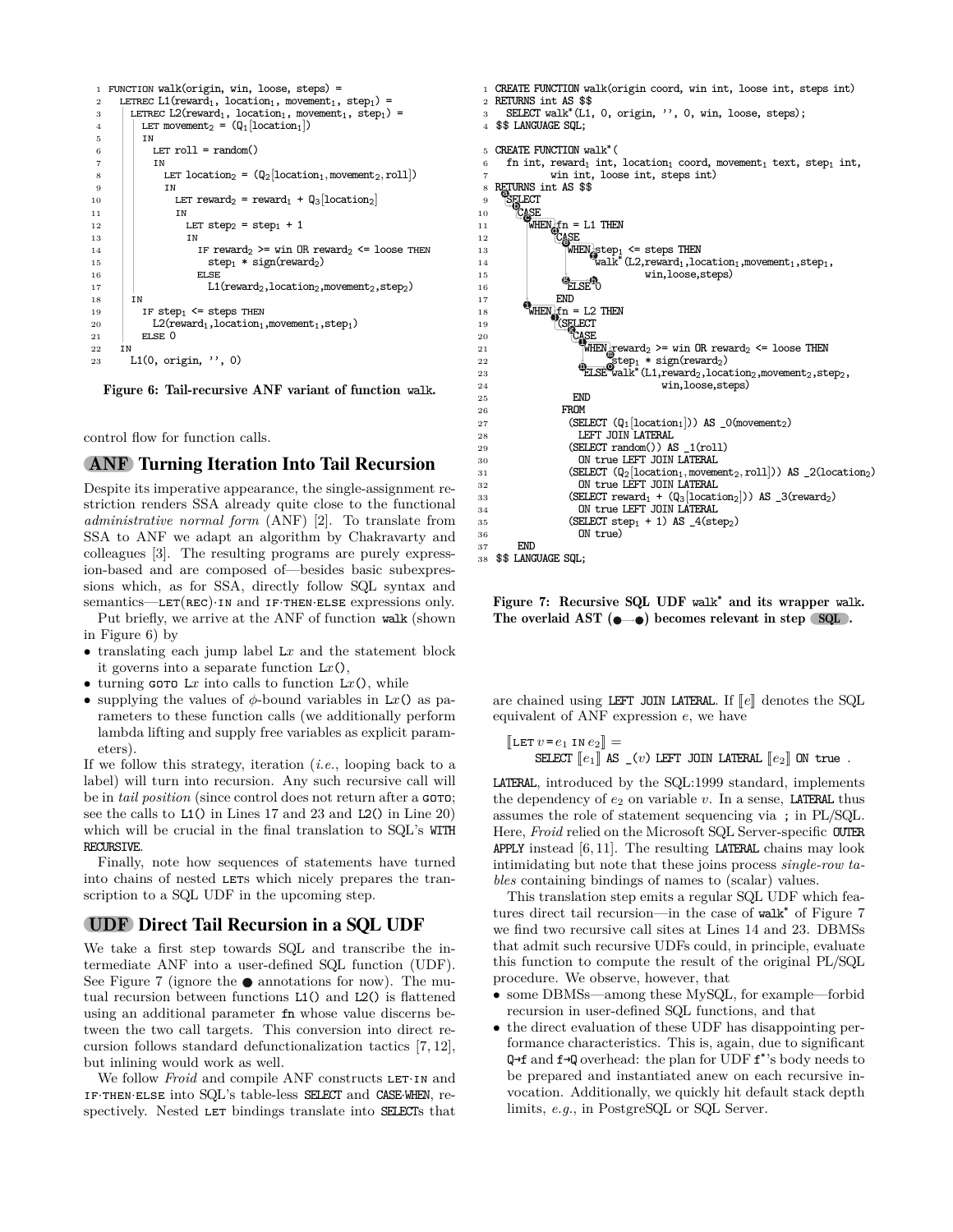```
1 WITH RECURSIVE run("call?", args, result) AS (
           original function call
 3 SELECT true AS "call?", in AS args, CAST(NULL AS τ) AS result
          4 UNION ALL
 5 -- subsequent recursive calls and base cases<br>6 SELECT iter.*
 6 SELECT iter.*
        7 FROM run AS r,
 8 LATERAL (body(f^*, r)) AS iter("call?", \overline{args}, result)
9 WHERE r."call?"
\begin{matrix} 10 & 1 \ 11 & -1 \end{matrix}extract result of final recursive function invocation
12 SELECT r.result<br>13 FROM run AS r
             13 FROM run AS r
```
<sup>14</sup> **WHERE** NOT r."call?"

Figure 8: SQL CTE template that evaluates tail-recursive f **\*** .

### SQL Inlinable SQL CTE (WITH RECURSIVE)

Instead, we bank on a SQL:1999-style *recursive CTE* [13, § 7.12] as an evaluation strategy for recursion, ultimately compiling any use of PL/SQL or SQL user-defined functions away. The CTE constructs a table  $\text{run}(\text{call?}, \overline{\text{args}}, \text{result})^2$ that tracks the evaluation of the recursive UDF  $f^*$ :

- call? Does the UDF perform a recursive call (true) or evaluate a base case (false)?
- $\overline{args}$  In case of a call, what arguments are passed to  $f^*$ ?
- result In a base case, what is the function's result?

Recall that we are dealing with tail recursion: once we reach a base case, the UDF's result is known and no further recursive ascent is required. The obtained result may thus be returned as the original function's outcome.

The evaluation of call  $f(\overline{in})$  is expressed by the simple WITH RECURSIVE SQL code template of Figure 8:

- Line 3: Start evaluation with the original invocation of the UDF for argument list  $\overline{\text{in}}$ .  $f^*$ 's result (of type  $\tau$ ) is yet unknown and thus encoded as NULL.
- Line 9: Continue evaluation as long as new recursive calls are to be performed.
- Line 8: Evaluate the body of f \* for the current arguments held in  $r.\overline{args}$ . This either leads to a new call or the evaluation of a base case.
- Lines 12 to 14: Once we reach a base, extract its result. Done.

The code template of Figure 8 is entirely generic. It is to be completed with a slightly adapted body—*body*( $f^*$ , $r$ )—of the UDF  $f^*$  for  $f$ . In this adaptation,

- a recursive call f \* (*args*) is replaced by the construction of row ( $true$ , $\overline{args}$ , NULL) which encodes just that call in simulation table run,
- a base case expression with result  $v$  of type  $\tau$  is replaced by row (false,NULL,*v*).

Figure 9 depicts the resulting body  $body(walk^*, r)$  for the recursive UDF of Figure 7. The construction of  $body(f^*, \cdot)$ calls for a simple abstract syntax tree (AST) traversal of the body of UDF f \* . Selected fragments of the AST for function walk<sup>\*</sup> are shown in an overlay of Figure 7. This traversal identifies the leaves of the computation—*i.e.*, the recursive call sites  $\boldsymbol{\Theta}$ ,  $\boldsymbol{\Theta}$  and base case expressions  $\boldsymbol{\Theta}$ ,  $\boldsymbol{\Theta}$  —and performs the local replacements described above.



Figure 9: Adapted UDF body  $body(walk^*, r)$ . At  $\Theta$ ,  $\Theta$ , and  $\bullet$ ,  $\bullet$  row construction replaces recursive calls and base cases.

Finalization. A merge of  $body(f^*, r)$  with the SQL code template yields a pure SQL expression which may be inlined at f's call sites in the embracing query Q. Any occurrence of PL/SQL has been compiled away. The DBMS will be able to compile the resulting SQL query into a regular plan and jointly optimize the formerly separated code of Q, the transformed body of  $f$ , and the embedded queries  $Q_i$ . Most importantly, the evaluation of Q instantiates this joint plan *once* and will proceed without the need for  $Q \rightarrow f$  or  $f \rightarrow Q_i$  context switches. The upcoming section quantifies the benefits we can now reap.

Beyond tail recursion. Let us close this discussion by noting that the WITH RECURSIVE-based simulation of a recursive function extends beyond tail recursion. Table run can be generalized to hold a true *call graph* that then does support recursive ascent. While this is not needed in the context of the present work, this paves the way for an intuitive, functional-style notation for SQL UDFs that may employ linear or general *n*-way recursion. The run time savings can be—again, due to the absence of plan instantiation effort significant. We are actively pursuing this idea in a parallel strand of research that aims to leave more complex recursive computation in the hands of the DBMS itself.

## 3. ONCE PL/SQL IS GONE

Function walk() is not the exception. The described overheads are pervasive [11] and we, too, observed them across a variety of PL/SQL functions.

Context switching overhead. Table 1 contains a sample of iterative functions and reports the run time for repeated plan instantiation and deallocation to evaluate their embedded queries. Columns Exec·Start and Exec·End embody the f→Q*<sup>i</sup>* context switch overhead present in PostgreSQL (recall Section 1). Across the functions, we find overall  $f \rightarrow Q_i$ overheads of up to 38%. Only the columns Exec·Run and Interp represent productive evaluation effort: the execution of embedded queries and PL/SQL interpretation, respectively. Function fibonacci, an iterative computation of the *n*th Fibonacci number, evaluates arithmetic expressions only and

 $2\overline{\text{args}}$  abbreviates the list of UDF arguments. For walk\*,  $\overline{\text{args}} = \text{fn}, \text{reward}_1, \text{location}_1, \text{movement}_1, \text{step}_1, \text{win}, \text{loose}, \text{steps}.$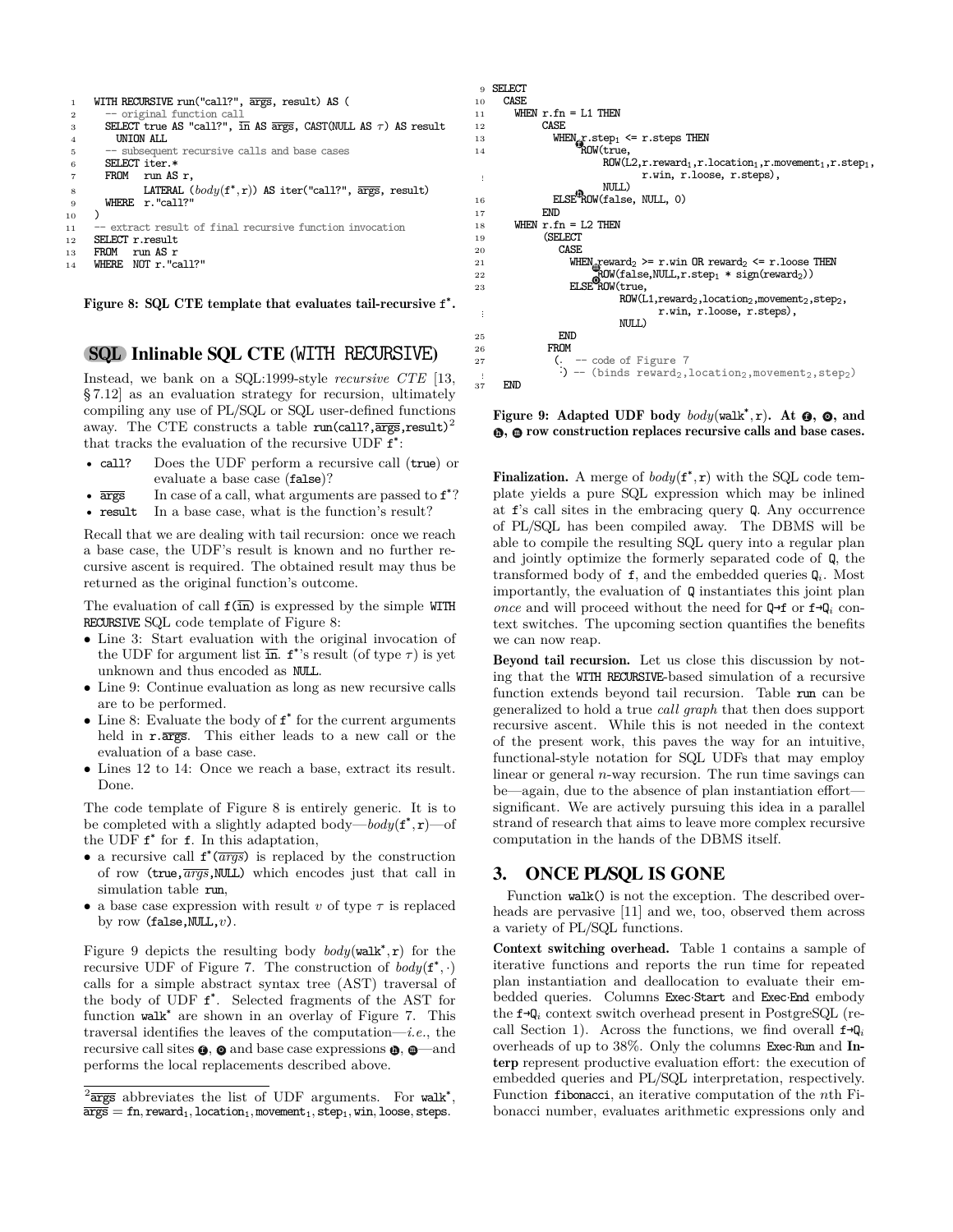Table 1: Run time spent  $(in %)$  during PL/SQL evaluation. Bold entries indicate context switch overhead of kind f→Q*i*.

| PL/pgSQL Function                         | Exec Start | Exec Run | Exec End | Interp |
|-------------------------------------------|------------|----------|----------|--------|
| walk<br>see Figure 3                      | 30.89      | 55.13    | 4.36     | 9.63   |
| parse<br>via finite state automaton       | 13.84      | 68.52    | 2.20     | 15.62  |
| traverse<br>directed graph traversal      | 31.80      | 35.82    | 6.03     | 26.35  |
| fibonacci<br>iteratively compute $fib(n)$ | 0          | 90.45    | 0        | 9.55   |

does not execute embedded queries. PostgreSQL evaluates such *simple expressions* using a fast path that already foregoes plan instantiation. Compiling PL/SQL away does not promise much in this case. Still, turning query-less iterative functions into pure SQL can uncover opportunities for parallel evaluation—this is a direction we have not yet explored.

Iterative PL/SQL vs. Recursive SQL. For PL/pgSQL function walk(), Table 1 indicates potential run time savings of about  $35\% \approx 30.89\% + 4.36\%$  should we manage to get rid of context switching overhead. The translation from iterative PL/SQL to pure SQL built on a recursive CTE can indeed realize this advantage. Figure 10 shows the wall clock time of one invocation of walk() for a growing number of FOR loop iterations (which is controlled by parameter steps, see Figure 3). Throughout the experiment, the recursive SQL variant consistently shows an even greater run time savings of approximately 43%. Beyond saved context switches, this suggests that the evaluation of pure SQL expressions generally undercuts the interpretation of PL/SQL statements.

We have found the underlying RDBMSs to cope well with the resulting SQL queries and their associated plans. The SQL equivalent of function walk() accounts for a translation and optimization time of about 25 ms on PostgreSQL. As expected, the plans feature their share of LATERAL joins. Since these come with a prescribed order of evaluation (from left to right) and process single-row tables, the joins do not present a challenge to plan enumeration, however. We further observed that the sub-plans associated with the Q*<sup>i</sup>* before and after compilation did not diverge, essentially.

(The measurements of Figure 10 have been taken on a



Figure 10: Iterative vs. recursive: wall clock time for walk() on PostgreSQL 11.3 across varying intra-function iterations.

PostgreSQL 11.3 instance hosted on a Linux-based x86 box with 8 Intel Core<sup>TM</sup> i7 CPUs running at 3.66 GHz with 64 GB of RAM. We report the average as well as the window of minimal/maximal measurements of ten runs.)

Scaling the number of context switches. We can quite consistently observe these savings of  $\geq 40\%$  across a wide range of scenarios. Figure 11a varies the number of invocations of walk() as well as the intra-function FOR loop iterations to obtain a heat map of run time improvements. Only very small numbers of invocations and/or iterations fail to compensate the one-time cost to optimize and evaluate the template query of Figure 8 (see the heat map's lower left). Beyond 32 invocations and/or iterations, the transformation to recursive SQL always is a clear win.

Beyond PostgreSQL. Modulo syntactic details, we were able to apply the function transformation of Section 2 immediately to Oracle, MySQL, SQL Server, and HyPer. As an example, Figure 11b shows how the evaluation of parse() on Oracle can significantly benefit once PL/SQL is traded for recursive SQL (measurements in the lower left appeared to be close to 100; we have omitted them here due to the DBMS's coarse timer resolution). SQLite3 lacks support for LATERAL, but a simple syntactic rewrite brought the functions to run on a system that formerly lacked any support for PL/SQL at all. Compiling PL/SQL away could, generally, pave the way to provide scripting support for more database engines.

When WITH RECURSIVE does too much. Exploiting tail recursion. The transformation from SSA to ANF compiles GOTO into *tail* recursion which obviates the need for recursive ascent: any activiation of a tail-recursive function already contains its complete evaluation context—typically held in the function's arguments. Tail recursion, thus, needs no stack (frames). Vanilla WITH RECURSIVE, however, collects a trace of all function invocations and their respective arguments (recall table run of Figure 8). For our purposes, accumulating this trace is wasted effort and the template of Figure 8 indeed uses the predicate NOT r."call?" in Line 14 to dispose of the trace and hold on to the function's *final* activation only.

Here, a hypothetical "WITH TAIL RECURSIVE" that keeps the most recent run row only would be a better fit. Interestingly, earlier work on the evaluation of complex analytics in HyPer has described just this construct, coined WITH ITERATE in [10]. To assess the benefit in the context of PL/SQL elimination, we implemented WITH ITERATE in PostgreSQL 11.3. The resulting space savings can indeed be profound, in particular for functions with potentially sizable arguments. One such example is function parse() which receives its input text as an argument. Table 2 lists the number of buffer page writes performed by PostgreSQL when inputs of growing length are parsed. WITH ITERATE realizes the promise of tail recursion and requires no space at all, while WITH RECURSIVE exhibits

Table 2: Eliminating buffering effort via WITH ITERATE.

| $# \text{ Iterations}$ | $#$ Buffer Page Writes |                |  |
|------------------------|------------------------|----------------|--|
| $(=$ input length)     | WITH ITERATE           | WITH RECURSIVE |  |
| 10 000                 |                        | 6132 $\bullet$ |  |
| 20 000                 |                        | 24471          |  |
| 30 000                 |                        | 55016          |  |
| 40 000                 |                        | 97769          |  |
| 50000                  |                        | 152729         |  |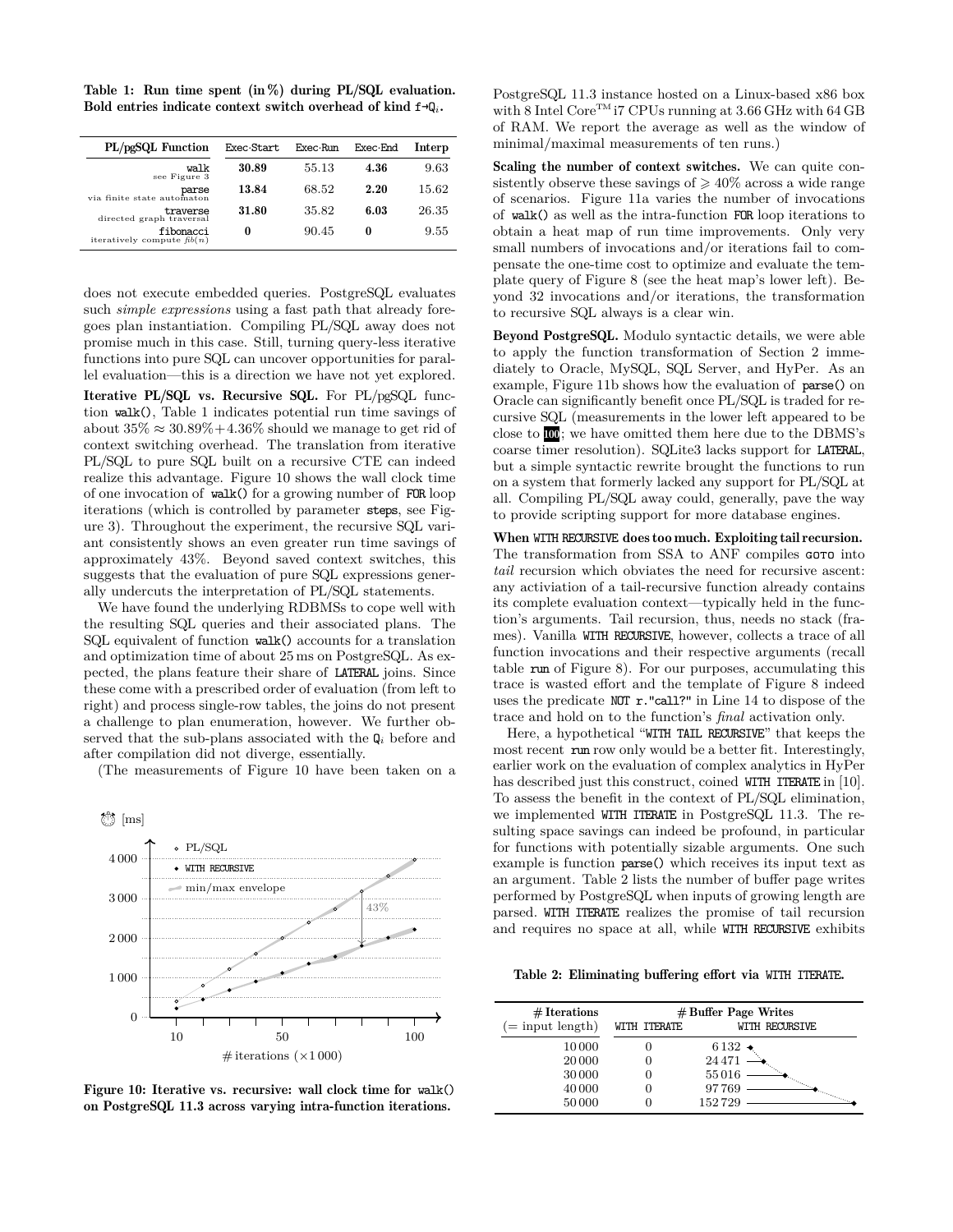

Figure 11: Relative run time (in %) of recursive SQL vs. iterative PL/SQL. Light colors indicate an advantage for SQL.

quadratic space appetite (both, the number of required iterations that consume one input character each as well as the lengths of the residual strings left to parse, do grow).

In an age of complex in-database computation, we step forward and propose that a construct like WITH ITERATE should find its way into the SQL standard.

## 4. (TOO EARLY FOR) CONCLUSIONS

This marks the beginning of a thread of research in which we aim to explore fresh ways to support complex in-database computation, preferably *without* turning existing engines on their head.

Current coverage of PL/SQL. The compilation strategy does not restrict the control flow used to express the imperative f and admits, for example, deep loop nesting (this is not showcased in the present paper). Exceptions and their associated handlers constitute more of a challenge in this respect: raising an exception is readily expressed in terms of SSA's **GOTO**, but the detection of exception conditions from within a SQL query appears difficult. PL/SQL variables of non-atomic types (*e.g.*, row values, arrays, or geometric objects) seamlessly fit with the compilation scheme as long as the underlying RDBMS supports their storage in table cells. A positional array update  $a[i] = e$  as permitted by PL/SQL translates into a less efficient replacement of array a. We are currently underway to devise a compilation scheme for cursors that range over the result rows of an embedded query  $\mathbf{Q}_i$ . Dynamic SQL (PL/SQL's string-based EXECUTE) will probably never compile to SQL.

Here, we have assumed the return type  $\tau$  of PL/SQL function f to be scalar but this is not an inherent restriction. A generalization to set-returning functions (the RETURN NEXT of PL/SQL) has already been found to integrate elegantly.

Directions waiting to be explored include at least the following:

- With its recent Version 12, PostgreSQL will offer hooks that enable merging of CTEs with their containing queries. Inlining compiled functions into their calling query then opens up additional optimization opportunities.
- Flattening nested iteration into flat recursion facilitates efficient evaluation through partitioning and parallelism.
- If **f** is to be invoked  $n > 1$  times (since it is embedded in a SQL query  $\mathbf{Q}$  *and* the arguments  $\overline{\mathbf{in}}$  of these calls are

known beforehand, the proposed compilation scheme is able to perform all of these calls in terms of a single evaluation of the template of Figure 8: instead of the singlerow recursive seed set up in Line 3 of the template, supply an *n*-row table of all arguments  $\overline{\text{in}}$ . All else remains as is. The query will return a table of *n* result rows without ever leaving the context of the WITH RECURSIVE block. Such *batching* [4, 8] has been identified to provide a substantial boost in the iterative evaluation of function calls and we should be able to benefit, too.

- Since the compilation discloses the formerly opaque internals of a function's body to the SQL query optimizer, we can expect a significantly better estimation of its evaluation cost (instead of the all too common default or fixed cost). Exactly how this improves plan quality for function-rich workloads remains to be quantified.
- Beyond PL/SQL: With its ability to compile arbitrary SSA programs, this provides the groundwork required for the compilation and evaluation of expressive imperative languages within regular DBMSs and thus close to the data.

## 5. REFERENCES

- [1] B. Alpern, M. Wegman, and F. Zadeck. Detecting Equality of Values in Programs. In *Proc. POPL*, San Diego, CA, USA, 1988.
- [2] A. Appel. SSA is Functional Programming. *ACM SIGPLAN Notices*, 33(4), 1998.
- [3] M. Chakravarty, G. Keller, and P. Zadarnowski. A Functional Perspective on SSA Optimisation Algorithms. *Electronic Notes in Theoretical Computer Science*, 82(2), 2004.
- [4] W. Cook and B. Wiedermann. Remote Batch Invocation for SQL Databases. In *Proc. DBPL*, Seattle, WA, USA, 2011.
- [5] R. Cytron, J. Ferrante, B. Rosen, M. Wegman, and F. Zadeck. Efficiently Computing Static Single Assignment Form and the Control Dependence Graph. *ACM TOPLAS*, 13(4), 1991.
- [6] C. Galindo-Legaria and M. Joshi. Orthogonal Optimization of Subqueries and Aggregation. In *Proc. SIGMOD*, Santa Barbara, CA, USA, 2001.
- [7] T. Grust, N. Schweinsberg, and A. Ulrich. Functions are Data Too (Defunctionalization for PL/SQL). In